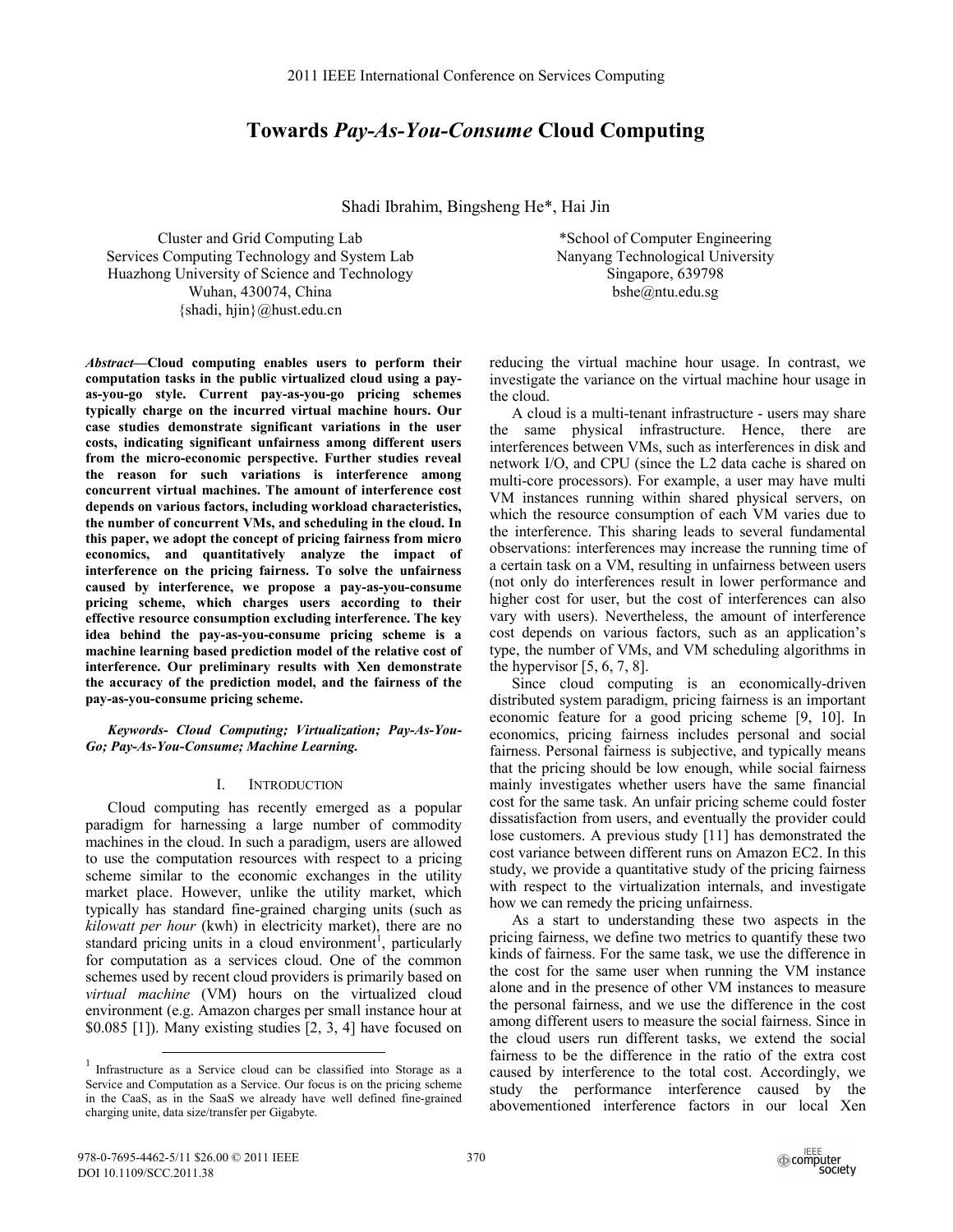virtualized cloud with a focus on both the personal and social fairness of users cost. We quantify the cost interference to be the difference between the concurrent execution and the execution without interference. We define the *Effective Virtual Machine Time* (EVMTime) to finish a task - the amount of time when the VM is only running on the physical machine - as the charging unit. With the two aforementioned fairness metrics, we observe that the current pricing scheme based on virtual machine time is neither personally or socially fair. To remedy the unfairness caused by interference, we propose a *pay-as-you-consume* pricing scheme, which charges users according to their effective resource consumption excluding interference. Thus, the *payas-you-consume* scheme reflects the real cost of executing the task and provides a fair cost to users, by means of the *Effective Virtual Machine Time*. Accordingly, our pricing scheme embraces an intelligent prediction model on the relative cost of interference.

Unfortunately, the cost estimation of the interference is a challenging issue, due to the following factors. The interference is caused by congestion in the shared resources: CPU, disk I/O and network I/O. Even worse, the fairness in individual resource does not guarantee global fairness, due to the misalignment among the scheduling in the individual resources. Another difficulty is that the hypervisor does not have full knowledge of the application running in the VMs. Intuitively; it seems to be very complicated task, even impossible, to model the interference in virtualized environments, but motivated by the huge success and accuracy level of using machine learning techniques for enhancing the system performance in storage systems [12], we propose to use machine learning techniques, particularly *Support Vector Machine* (SVM) algorithms, to automatically identify the key parameters affecting the interference. Our preliminary experimental results with Xen demonstrate the accuracy of the prediction model, and the fairness of the *payas-you-consume* pricing scheme. For example, our results of the data collected from the I/O benchmark, using libsvm [13] (a popular machine learning toolkit) demonstrate that our predication model can achieve around 90% accuracy in predicting the interference score for different I/O workloads. Thus, our *pay-as-you-consume* model can offer better fairness for users in terms of personal and social fairness.

The paper is organized as follows. Section 2 discusses the interference in Xen, followed by the motivating performance results in section 3. In section 4, we introduce the pay-as-you-consume model. We discuss related work in section 5 and conclude in section 6.

## II. INTERFERENCE IN XEN

## *A. Architecture Overview*

The Xen hypervisor is a para-virtualizing virtual machine monitor (VMM) [14, 15], in which the machine architecture presented to an operating system is not identical to the underlying hardware. The Xen hypervisor is responsible for resource (CPU, memory and I/O device, etc.) allocation for the various virtual machines running on the same hardware device. There is an initial domain, called Domain 0, which is a modified Linux kernel. Dom0 is a unique virtual machine running on the Xen VMM that has privilege to access physical I/O devices as well as interact with the other VMs. Other VMs sharing the same host with Dom0 are called DomainUs or Guest Os.

**Xen Schedulers.** Xen is unique among VMM software because it allows users to choose among different CPU schedulers and I/O schedulers. From version 3.1.0, Xen has two different CPU schedulers available, *Credit* and *Simple Earliest Deadline First* (SEDF), both allowing users to specify CPU allocation via CPU weights. Moreover, there are currently four available I/O schedulers in the 2.6 Linux kernels: Noop, Anticipatory, Deadline, and *Complete Fair Queuing scheduler* (CFQ). Furthermore, users can select the I/O schedulers on the fly in both Dom0 and DomUs. For more details about CPU and I/O schedulers used in Xen, readers can refer to [5, 6, 7].

## *B. Intra-machine Interference in Xen*

The Xen hypervisor is responsible for providing isolation among the virtual machines and managing their access to hardware resources, that is, the Xen hypervisor performs functions such as scheduling processes and allocating memory among different guest operating systems. As the hardware resources are shared by multiple VMs, the current virtualized system experiences unpredictable and unstable performance, not to mention the performance degradation in some scenarios [8, 16, 17]. Different software solutions [18, 19] can be adopted to reduce the interference in the shared environment. Previous studies have revealed that the reason of such behavior is due to VMs interference. Interference in a virtualized environment is caused by two conflated reasons as explained below:

- **Inherited Interference**. This is the interference caused by the underlying technology, hardware and software, which is still a key problem in traditional (nonvirtualized) systems, such as the shared L2 data cache on multi-core processors [20] (hardware). There is also the interference by selecting the right scheduler, CPU and I/O schedulers, within the operating system (software) when diverse applications are introduced [5, 7].
- **VMM interference**. The interference caused by the architecture of the Xen hypervisor, which is the tradeoff between risk isolation and fairness. In particular, we have driver domain interference as it provides access to the actual hardware I/O devices. Thus I/O resources will be shared by multiple VMs. In addition to the interference introduced by the resources contention between Dom0 and other domains that are running CPU applications, when I/O applications are performed [6, 21], all the traffic must pass through the driver domain.

Due to the various shared resources, interference does occur, especially when diverse applications are introduced on different VMs. This situation is even worse in the cloud, as a provider who is responsible to maintain and configure the VMM schedulers has no knowledge about the applications being run by users.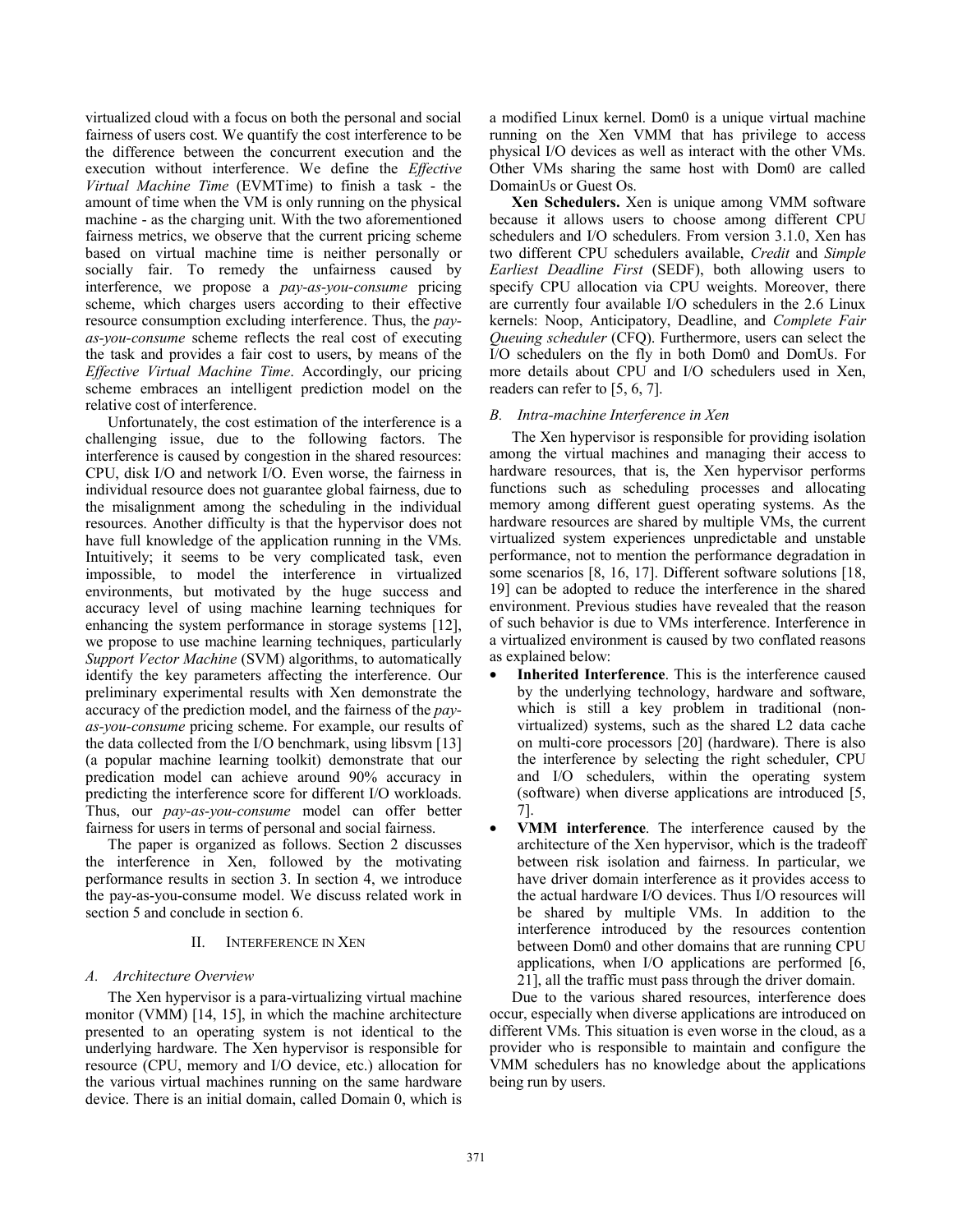

Figure 1. VMs consolidation impact on interference for both PostMark (PM) and BlackScholes (BS) benchmarks: (a) the cost of the same VM with different VM consolidation and application type. (b) CDFs of the I/O size per second in the virtual machine for PostMark benchmark with different VM consolidation (c) Interference cost for each VM and social fairness among all VMs within the physical host.

#### III. EMPIRICAL STUDY ON XEN

### *A. Micro Benchmarks*

Looking at case studies about cloud providers [22, 23], we identify several popular applications, such as web-related tasks, storage backup, and high performance computing. As a start, we use the following micro benchmarks to mimic the workload in these popular applications. These include Postmark (I/O-intensive benchmark) [24] and PARSEC (we chose BlackScholes as an example to study the pricing fairness for CPU-intensive applications) [25] running on a single machine. We use the same settings as [11].

#### *B. Experimental Setup*

Our experiment is conducted on a physical node, equipped with two 2-core 2.33GHz Xeon processors, 4GB of memory and 500GB of disk, running CentOS. All results described in this section are obtained using Xen version 3.4.2. All the virtual machines used in our experiments are configured with 1 VCPU pinned to its own core and 768MB of memory and 60GB of virtual disk. We adopt the pricing scheme from Amazon: \$0.085 for a small virtual machine instance [1]. We conduct our experiments on our local test bed so we have full control of the environment to get detail results of how the system internals affect the cost. We study the price fairness through evaluating different consolidation strategies as well as the Xen scheduler.

**Metrics.** We use the following metrics to evaluate the price fairness. The personal fairness is based on the extra cost caused by interference. We use the following formula:

Interference Cost = 
$$
\frac{Extra Cost By Interference}{Total Cost}
$$
 (1)

In order to find the interference cost fairness (social fairness), we use Jain's fairness measure [26] to quantify the fairness among the VMs when running different applications within the same physical node:

$$
Fairness = \frac{\left(\sum_{i=1}^{m} x_i\right)^2}{m \times \sum_{i=1}^{m} x_i^2}
$$
 (2)

where  $x_i$  denotes the interference cost of  $VM_i$ , and *m* is the number of the VMs within the same physical node.

## *1) The Impacts of the VM Consolidation on Fairness*

In order to elaborate the impacts of VM consolidation on the fairness of users' cost, we vary the number of VMs which are deployed within the host to two and three VMs, while we run similar applications in the background<sup>2</sup>.

**Personal Fairness**. We observe that, in the presences of VM consolidation, the current pricing scheme is far from being fair. Moreover, the interference cost is increasing with the number of VMs that are deployed within the same host and varies according to the running application.

For instance, the interference cost of VM when running the I/O intensive application *Postmark* has dramatically increased with different consolidation levels. As shown in Fig.1-a, the interference costs of *VMPostmark* when it shares the resources with two VMs and three VMs are nearly 45% and 66%, which indicates that the total VM' cost is two and three times higher than when it uniquely runs within the physical machine. The interference cost can be explained due to I/O congestion which adversely affects the I/O throughput of each VM as shown in Fig.1-b. Fig.1-b explains the previous result as it shows the *cumulative distribution function* (CDF) of I/O throughput in the virtual machine for the three aforementioned scenarios.

Fig.1-a shows that the interference cost of the VM when running CPU intensive applications has slightly increased with different consolidations. The interference cost is 5% and 19% when it shares the resources with two VMs and three VMs, respectively. This can be explained due to the cache interference between the different CPUs, which is relatively small. In our study all the VCPUs are pinned to a specific CPU core, and obviously the interference is increasing as the number of VMs increases.

**Social Fairness**. As shown in Fig.1-c, the social fairness is nearly optimal for the same applications regardless the VM consolidation. For example, the proportion of social fairness is nearly 99.5% when all VMs are running I/O intensive applications, because the default I/O VMM scheduler (CFQ) guarantees fairness in sharing the I/O resources amongst different VMs [7]. Moreover, the social

<sup>&</sup>lt;sup>2</sup> We refer to the applications running on other VMs as background applications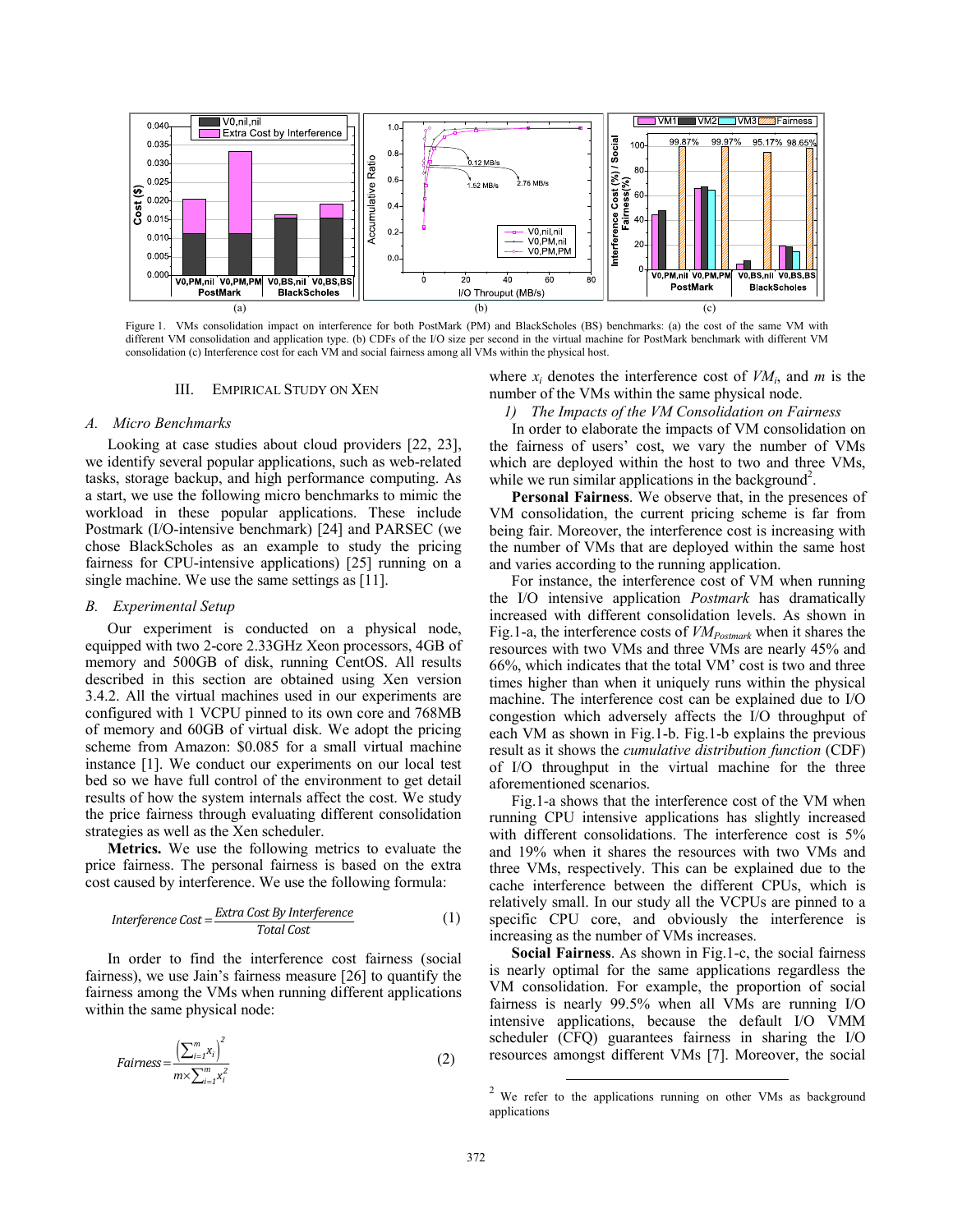fairness is nearly 96% when all the VMs are running CPU intensive applications, which is due to the fairness of the default CPU scheduler, the credit scheduler [5, 27].

In summary, we observe that for the same application, due to the resource contention in the presence of VM consolidation, the current pricing scheme based on a virtual machine time is not personally fair, while it is socially fair because the default VMM scheduler (CPU and I/O schedulers) tends to fairly share the resources among different VM instances.

## *2) The Impacts of the Application Types on Fairness*

In the cloud users may run different types of applications simultaneously, where the key difference is that they consume different types of resources (e.g., CPU, memory, network or disk). Thus we fix the number of VMs which are deployed within the physical host to three VMs while varying the applications which are running on each between the Postmark and BlackScholes benchmarks.

**Personal Fairness**. In Fig.2-a we see that the interference cost in a VM when running I/O intensive applications in two scenarios varies with the applications' diversity. When the two background applications are both CPU applications, the interference cost of VM has increased slightly which can be explained mainly because of the priority boost impacts in the Xen credit scheduler [6], that is, when an I/O event is incurred the credit scheduler will be invoked and boost the priority of an idle domain receiving an I/O event. As a result the I/O application will perform very close to the case where it does not share the physical host with any VM. However, the I/O application will suffer a slight degradation due to the CPU interference, that is, the cache interference between the VCPU in Dom0 and the VCPUs in others domains running CPU applications, knowing that CPU overhead in Dom0 is caused by the memory page exchange by the I/O application [21]. The interference cost in the  $VM_{Postmark}$  is increasing as the number of the VMs with similar applications is increasing.

On the other hand and for the same reasons, partially due to L2 cache interference and mainly because of the priority boost impacts in the Xen credit scheduler [6], the VM with CPU intensive application suffers from relatively higher interference when both background applications are I/O applications. In contrast to the previous results, the interference cost in the *VMBlachSholes* is decreasing as the number of the VMs with same applications is increasing.

The previous discussion leads to a very important



Figure 2. Applications types impacts on interference: (a) Extra cost by interference, (b) Interference cost for each VM and social fairness.

observation: when different applications are running within the same host, the interference cost is dominated by the resource contention between these applications and the VMM (i.e. the interference cost of an application is contributed to by direct interference with the VMM, for example, a CPU intensive application's performance degrades due to the L2 cache interference with VMM when a background application outperforms it in I/O operations) and indirect interference is caused by the VMM, for example an I/O application's performance degrades due to interference between Dom0 and other domains running CPU intensive applications.

**Social Fairness**. Fig.2-b shows that when two different applications are sharing the host resources, the interference cost of a CPU-heavy application is relatively higher than an I/O application as explained earlier, and the proportion of social fairness is 77%. Moreover, when three VMs are deployed - two of them are running similar applications - the social fairness is relatively high. For example, it is 88% for the case of (CPU, CPU, I/O) and 98% for the case (CPU,  $I/O$ ,  $I/O$ ).

In summary, similar to the previous observation, we observe that social fairness varies according to the resource contention among the diverse applications running in the VMs along with the resource contention between VMs and VMM. In addition, the social interference is inversely proportional to the diversity of the applications that are sharing the same physical host, and it increases as more similar applications are sharing the host.

## *3) The Impacts of the VMM Schedulers on Fairness*

The following experiments evaluate the impacts of the different VMM schedulers used in Xen, for instance, the I/O schedulers and the CPU schedulers, for interference when running CPU and/or I/O intensive applications on two VMs, and Table I presents the result.

Previous studies have reported on the importance of selecting the right I/O scheduler or CPU scheduler and tuning them according to the running applications [6, 7 , 16, 21], however our study tackles a different problem, and use a different approach. We study the impacts of both VMM schedulers and CPU schedulers side by side with the disk I/O schedulers, when diverse applications are running in the VMs, in terms of personal and social fairness, thus, we are not trying to detail the reason of the performance as it is well explained in the aforementioned research papers. Furthermore, as this paper is intending to identify unfairness in the cloud and the consequences of a provider's userunaware administration, for the I/O schedulers we study the impacts of VMM scheduler regardless of the I/O scheduler running on the VM. As shown in Table I, the performance of different applications, *EVMTime*, vary slightly according to the selected CPU and I/O schedulers in the VMM layer when one VM is uniquely deployed in the physical host. However, when consolidation is introduced, the variation of the applications' performance and the system throughput (referred to as  $Cost_{1,2}$  in Table I, where less cost indicates better system throughput) is increasing according to the resources' alignment policy decided by both CPU and I/O scheduler in the VMM layer.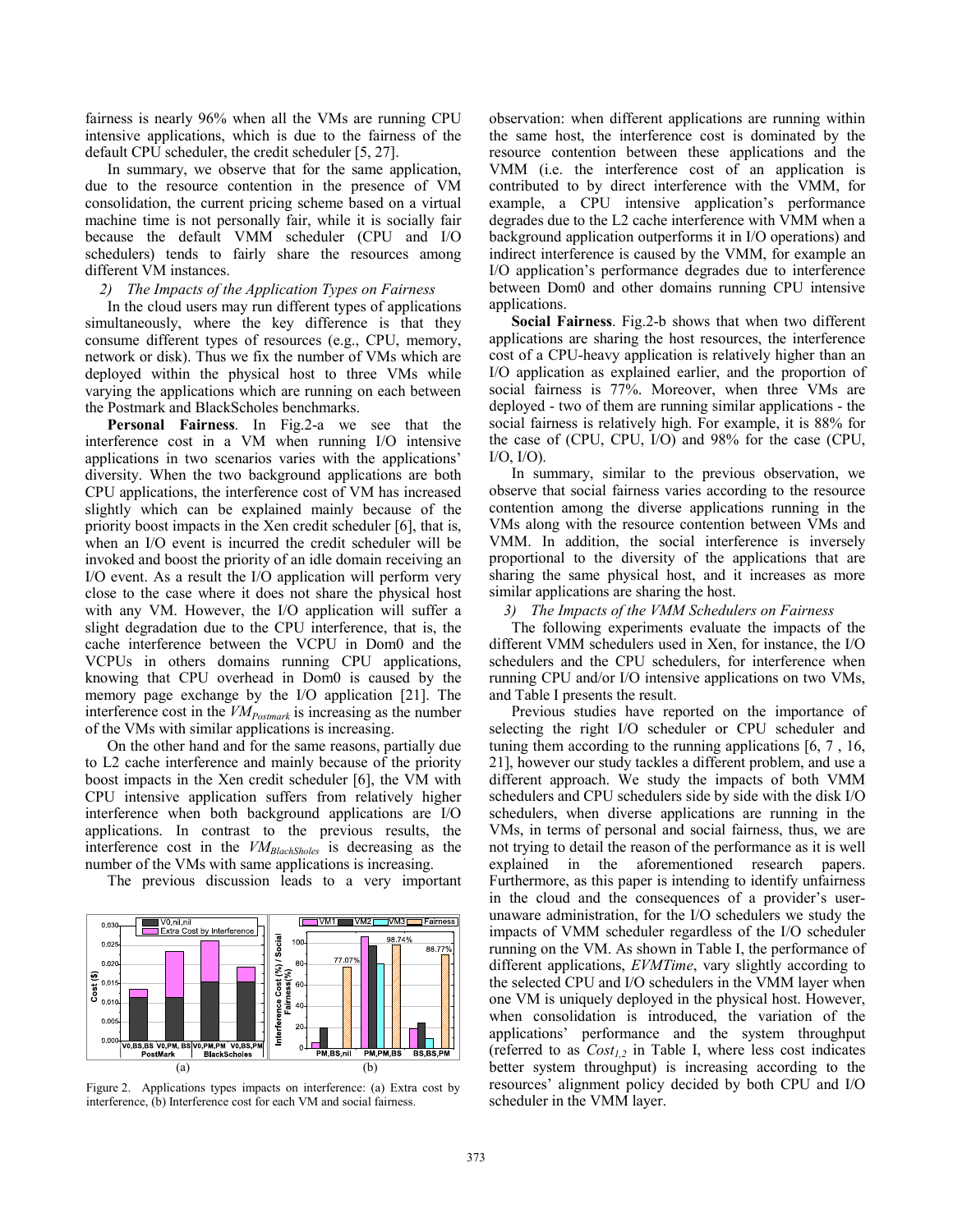|                      | <b>BS.BS</b>   |    |                         |             |            |     |                                                                                                        |               | PM.PM     |             |                          |    |    |                 |                                                                   | <b>BS.PM</b>                            |    |               |                 |    |         |                                                                                                                                                                                   |     |      |
|----------------------|----------------|----|-------------------------|-------------|------------|-----|--------------------------------------------------------------------------------------------------------|---------------|-----------|-------------|--------------------------|----|----|-----------------|-------------------------------------------------------------------|-----------------------------------------|----|---------------|-----------------|----|---------|-----------------------------------------------------------------------------------------------------------------------------------------------------------------------------------|-----|------|
|                      | <b>Credit</b>  |    |                         | <b>SEDF</b> |            |     |                                                                                                        | <b>Credit</b> |           |             | <b>SEDF</b>              |    |    | <b>Credit</b>   |                                                                   |                                         |    | <b>SEDF</b>   |                 |    |         |                                                                                                                                                                                   |     |      |
|                      | CF             | AS | NP                      |             | $DL$ $CF$  | AS  | $\mathbf{NP}$                                                                                          |               | $DL$ $CF$ | AS          | NP                       | DL | CF | $\overline{AS}$ | NP                                                                | DL                                      | CF | $A\mathbf{S}$ | NP              | DL | CF      | AS                                                                                                                                                                                | NP  | DL   |
| <b>EVMTime</b>       | 559 531        |    | 532                     |             | 536 543    | 557 | 550                                                                                                    |               | 562 405   |             | 366   450   405   377    |    |    | 400             | 460 387 559 531 532                                               |                                         |    |               |                 |    | 536 543 | 557                                                                                                                                                                               | 550 | 562  |
| TimeVM <sub>1</sub>  |                |    | 587 559 570             |             | 567 575    | 583 | 558                                                                                                    |               | 579 738   | 724 l       |                          |    |    |                 | 1112 739 734 646 1061 898 687                                     |                                         |    |               | 586 533 555 585 |    |         | 550                                                                                                                                                                               | 589 | 558  |
| TimeVM <sub>2</sub>  |                |    | 584 594 590 584 549 566 |             |            |     | 542                                                                                                    |               |           | 577 786 787 |                          |    |    |                 | 1422   909   804   780   1424   825   454   418   525   476   458 |                                         |    |               |                 |    |         | 514                                                                                                                                                                               | 600 | 437  |
| $Cost1, 2(10^{-2}s)$ | 3.25           |    | 3.2 3.22                |             |            |     | $3.2$   $3.12$   $3.19$   $3.06$   $3.21$   $4.23$   $4.2$   $7.04$   $4.58$   $4.27$   $3.96$   $6.9$ |               |           |             |                          |    |    |                 |                                                                   | $14.79$ 3.17 $2.79$ $2.94$ $2.86$ $2.9$ |    |               |                 |    |         | $2.95$   3.3                                                                                                                                                                      |     | 2.76 |
|                      |                |    |                         |             |            |     |                                                                                                        |               |           |             |                          |    |    |                 |                                                                   |                                         |    |               |                 |    |         | $[0.0510.0510.0710.0510.0610.0410.0210.0310.4510.4910.610.4910.3810.5710.5710.1910.0910.0010.0310.071-0.0110.071-0.0110.071]$                                                     |     |      |
| I <sub>2</sub>       | 0.0810.1110.1  |    |                         |             |            |     |                                                                                                        |               |           |             |                          |    |    |                 |                                                                   |                                         |    |               |                 |    |         | $[0.08]$ $[0.01]$ $[0.02]$ $-0.01$ $[0.03]$ $[0.48]$ $[0.53]$ $[0.68]$ $[0.55]$ $[0.49]$ $[0.68]$ $[0.53]$ $[0.06]$ $[0.12]$ $[0.14]$ $[0.15]$ $[0.18]$ $[0.22]$ $[0.23]$ $[0.11$ |     |      |
| <b>Social Fair</b>   | 95.3 88.6 96.5 |    |                         |             | 96 67.2 83 |     |                                                                                                        |               |           |             | 78.9 99.6 99.9 99.8 99.5 |    |    |                 |                                                                   |                                         |    |               |                 |    |         | 99 99.8 98.5 99.2 99.9 79.5 98.1 50.3 71.3 84.7 55.4 76.6 55.2                                                                                                                    |     |      |

TABLE I. PERSONAL AND SOCIAL FAIRNESS WITH DIFFERENT PAIR SCHEDULER (CPU: CREDIT AND SEDF, DISK I/O: CFQ (CF), ANTICIPATORY (AS), NOOP (NP), AND DEADLINE (DL)

**Personal Fairness**. The interference score varies by 35%, 14%, and 124% with different CPU and I/O schedulers' combination in the three scenarios: two CPU applications, two I/O applications and one CPU application concurrently running with one I/O application in the same host, respectively.

However, as shown in Table I, for the same applications, selecting the pair scheduler (SEDF, Anticipatory) leads to the lowest interference score in both VMs, hence it achieves the best system throughput. The interference scores are 0.02 and negative 0.01 for CPU applications and 0.38 and 0.49 for I/O applications. When different applications are running concurrently, the choice of the pair of schedulers is only suboptimal for one application. Here the pair (SEDF, Deadline or Anticipatory) is the best for CPU application while (Credit, CFQ) is the best for the I/O applications.

**Social Fairness**. As shown in Table I, when both VMs are running CPU applications the social fairness varies by 12% with different pairs of schedulers, while the best social fairness is achieved when the pair (SEDF, Deadline) is selected in the VMM layer. For I/O applications the social fairness is nearly the same for all pairs schedulers with a slight advantage to the pairs of schedulers (credit, CFQ) and (SEDF, Deadline). However, the worst social fairness scenario occurred when different applications are sharing the same host, where the pair scheduler (SEDF, Deadline) had a social fairness score of 55.2%, although this pair scheduler achieves the best system throughput. These results are consistent with those in [6] (i.e. SEDF guarantees better system throughput and worse fairness than Credit in the case of I/O and CPU applications that are sharing the same host).

In summary, we observe that the choice of an appropriate pairs of schedulers (CPU, disk) at the VMM layer has a significant impact on the application performance inside each VM (personal fairness) and intra-application isolation among different VMs (social fairness). More importantly, in the cloud different workloads may be performed on the same host, and as a result there is no optimal pair of schedulers when diverse applications are introduced, although some of them are sub-optimal for different workloads and can achieve better overall system throughput. However, as this paper is a call to action, we encourage further study in the area of VMM schedulers to consider both personal and social fairness.

### IV. PAY-AS-YOU-CONSUME PRICING STYLE

We argue that because the cloud is an economy-driven distributed system, we should consider the fairness in monetary costs. Therefore, we propose the new *pay-as-youconsume* pricing scheme, which charges users according to their effective resource consumption. However, due to the existence of interference, it is very hard to accurately determine the effective use of resources among different users. Accordingly, we define the *Effective Virtual Machine Time* to finish a task: the amount of time required when the VM is the only VM running on the physical machine. As for a VM, we consider the effective virtual machine time to be: virtual machine time less the interference time. Based on the effective virtual machine time, we define the pricing fairness: any user using the same amount of effective virtual machine time is charged at the same price.

$$
Cost_{New Model} = Instead
$$

Unlike current pricing schemes, our *pay-as-you-consume* pricing scheme solves the unfairness by charging the users according to their effective resources consumption. Since there are various factors affecting the interference, we propose to use a machine learning model to predict the interference based on the resource usage during the running time and charge users for their effective virtual machine time as shown in Equation 3. Thus, the same task tends to have the same cost, resulting in better personal and social fairness.

#### *A. Interference Predication Model*

If only one VM runs on the physical machine, the interference of the VM is zero. If the time for executing a task on a VM without any concurrent VM is *t*, and the time for executing the same task of the VM with other concurrent VMs is *t`*, we call the overhead of interference is *t`-t*.

We define  $I_i$ , the interference factor to  $VM_i$ :

$$
I_i = \frac{t_i}{t_i} - 1\tag{4}
$$

The intra-machine fairness means that: given all VMs  $\{VM_1, VM_2, ..., VM_n\}$ , running on the same physical machine, we should satisfy the two conditions: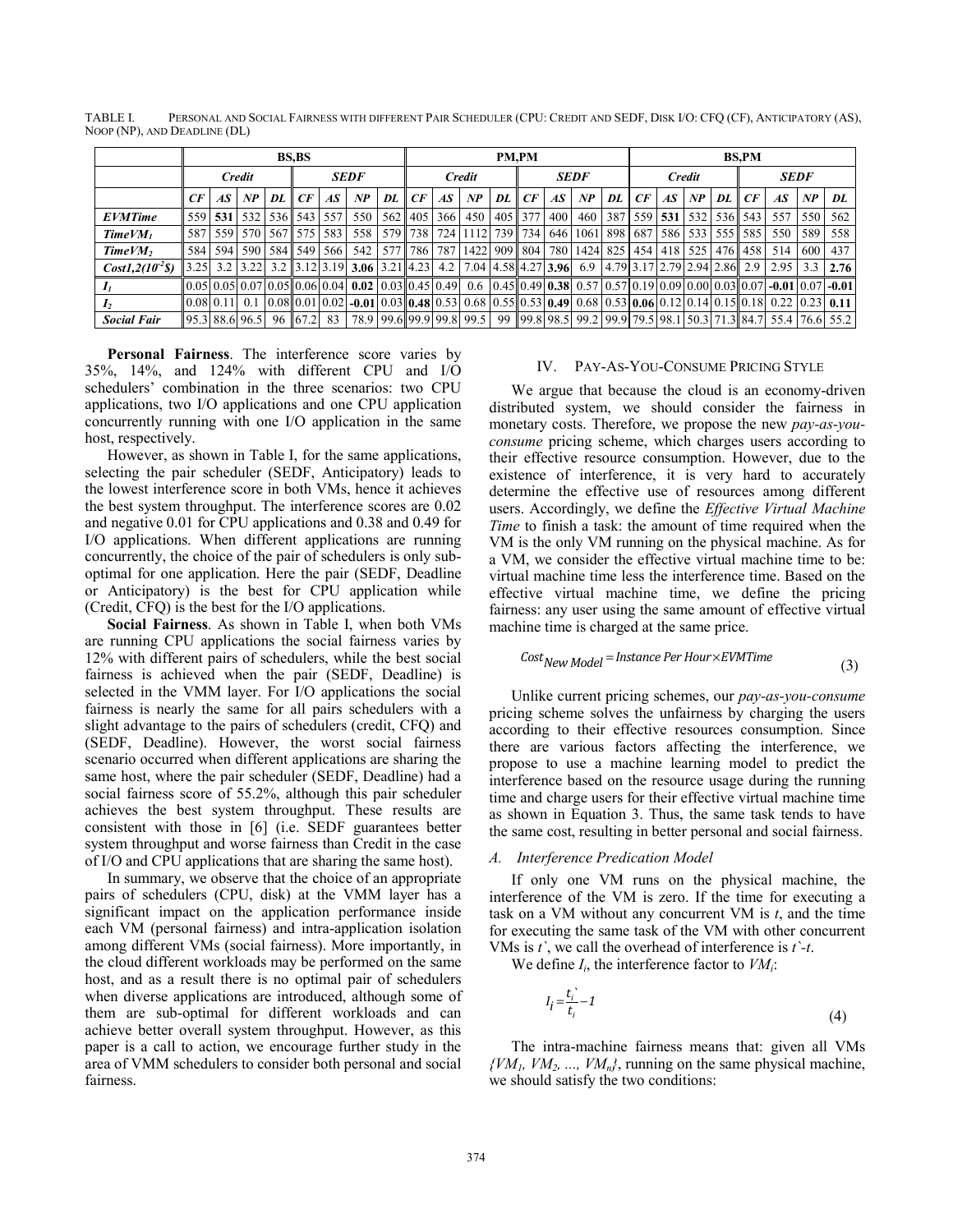$$
I_i \to 0 \quad \text{and} \quad I_1 = I_2 = \dots = I_i \tag{5}
$$

To predict the interference factor when concurrent VMs are running within the same host, a VM is represented by a vector. The problem is transformed to: given multiple vectors, we estimate the overhead of interference on each vector. The vector includes the following items:

- **CPU**: the CPU time, CPI, the number of L1 data cache misses per instruction, the number of L2 data cache misses per instruction, the number of DTLB misses per instruction.
- **RAM**: the average amount of occupied main memory, the working set size.
- **Disk**: the number of I/O operations per second, the amount of data accessed per second, and the average length of the I/O queue per second.

We want to develop a prediction model:

$$
(V_0, V_1, \dots, V_n) \to I_0 \tag{6}
$$

where  $V_0$ ,  $V_1$ ,...., and  $V_n$  are vectors for  $VM_0$ ,  $VM_1$ , ...,  $VM_n$ , respectively.  $I_0$  is the interference factor to  $VM_0$ . The idea is to estimate the interference factor for  $V_0$ , with the super vector composed of  $(V_0, V_1... V_n)$ . Naturally, we can see:  $V_0$ is different from  $V_1... V_n$ ;  $(V_0$ , any permutation of  $V_1... V_n$ ) will get the same results  $I_0$ . To train our model, we consider the following definitions:

- $(V_0, nil, nil... nil)$  means we schedule the VM alone, and we can get the measurement *t*.
- $(V_0, V_1, \textit{nil... nil})$  means we schedule two VMs, and we can get the measurement  $t_0'$  and  $t_1'$ .
- $(V_0, V_1, \ldots, V_n)$  means we schedule *n* VMs, and we can get the measurement  $t_0$ ',  $t_1$ ', ..., and  $t_n$ '.

In machine learning, the accuracy of our model strongly depends on the training data set, and the correct execution of the different benchmarks which represent different workloads with different behaviors. Therefore, we need to expose the characteristics of interferences in the multiple shared layers in virtualization.

## *B. A Case Study on I/O Applications*

Since the interference between I/O applications is higher than the one between CPU applications, in this paper we illustrate the effectiveness and accuracy of our model with I/O applications. Testing our prediction model, when diverse applications are running, is ongoing work in our group.

*1) Experimental setup*

Our experiment is conducted on a physical node, equipped with two 4-core 2.33GHz Xeon processors, 8GB of memory and 1TB of disk, running RHEL5 with kernel 2.6.22, and is connected with 1Gbps Ethernet. All results described in this section are obtained using Xen version 3.4.2. All the virtual machines used in our experiments are configured with 1 VCPU pinned to its own core and 1GB of memory and 60GB of virtual disk. VMM schedulers are set to the defaults: Credit for the CPU scheduler and CFQ for the I/O disk scheduler. We perform our experiments by repeatedly executing the benchmarks. According to previous studies on analyzing and predicting the performance of different workloads of I/O intensive applications [12, 28], we use a set of training workloads, reflecting various types of real-world I/O workloads including sequential and random read and write applications as shown in Table II. The workloads, shown in Table II, are generated using *Sysbench* [29]. We gather information about four different resource metrics related to CPU and disk I/O, which represent the items of the vector of our prediction system. These statistics are all gathered using *vmstat* [30], therefore, minimizing the effects of the monitoring system on our resource measurements.

TABLE II. TRAINING AND TESTING WORKLOADS

|          | Workload                     | <b>Description</b>                                                                                                                                             |  |  |  |  |  |
|----------|------------------------------|----------------------------------------------------------------------------------------------------------------------------------------------------------------|--|--|--|--|--|
|          | Sequential<br>write/Read     | Writing/Reading sequentially different number<br>of files varies from 1-512 files with different<br>size: $128KB-1GB$                                          |  |  |  |  |  |
| Training | Random<br>write/Read         | Writing/Reading randomly differen number of<br>files varies from 1-5 12 files with differen size:<br>128KB-1GB with different threads number 6-<br>512 threads |  |  |  |  |  |
| Testing  | Sequential<br>write (Seq Wr) | Writing sequentially 2 GB of data                                                                                                                              |  |  |  |  |  |
|          | PostMark (PM)                | Write 5 GB (1000 files with 5000 KB each)                                                                                                                      |  |  |  |  |  |
|          | <b>FFSB[31]</b>              | Multi threaded benchmarks that provide I/O op-<br>erations, we configured FFSB with 128 threads<br>and write operation of 5GB of data.                         |  |  |  |  |  |

## *2) Predication Validation*

To evaluate the accuracy of our model, we choose three different widely-used I/O applications in the cloud: sequential write, Postmark, and *Flexible File System Benchmark* (FFSB) [31] (shown in Table II). We use *libsvm* [13] to evaluate the feasibility of our model in predicting the interference. Table III shows the prediction accuracy of our model, for the three aforementioned test workloads, with other VMs that are running I/O workloads chosen from our trained workload.

We observe that, for the case of seq write which is one of the training model workloads, it is expected to get 97%- 100% accuracy, but surprisingly, the accuracy varies between 94% and 97%, which can be explained due to the instability of the VMs performance under Xen [11]. For the rest of applications our model can achieve a prediction accuracy of 87% on average, where the best is 93% and the worst is 82%. As shown in Table III, our prediction model can achieve better accuracy when the interference score is relatively high, which can be explained due to the less noise caused by the interference amongst the different VCPUs of domains U and domain 0.

TABLE III. PREDICATION VALIDATION

|                          | Real $I_0$ | Predicted $I_{\theta}$ | Accuracy |
|--------------------------|------------|------------------------|----------|
| (Seq Wr, Seq Wr)         | 1.35       | 1 2.7                  | 94%      |
| (FFSB, Seq Wr)           | 0.24       | 0.28                   | 83%      |
| (Seq Wr, Seq Wr, Seq Wr) | 2.9        | 2.81                   | 97%      |
| $(PM,$ , Seq Wr, Seq Wr) | 0.72       | 0.67                   | 93%      |
| (FFSB, Ran Wr, Ran Wr)   | 2.48       | 22                     | 88.7%    |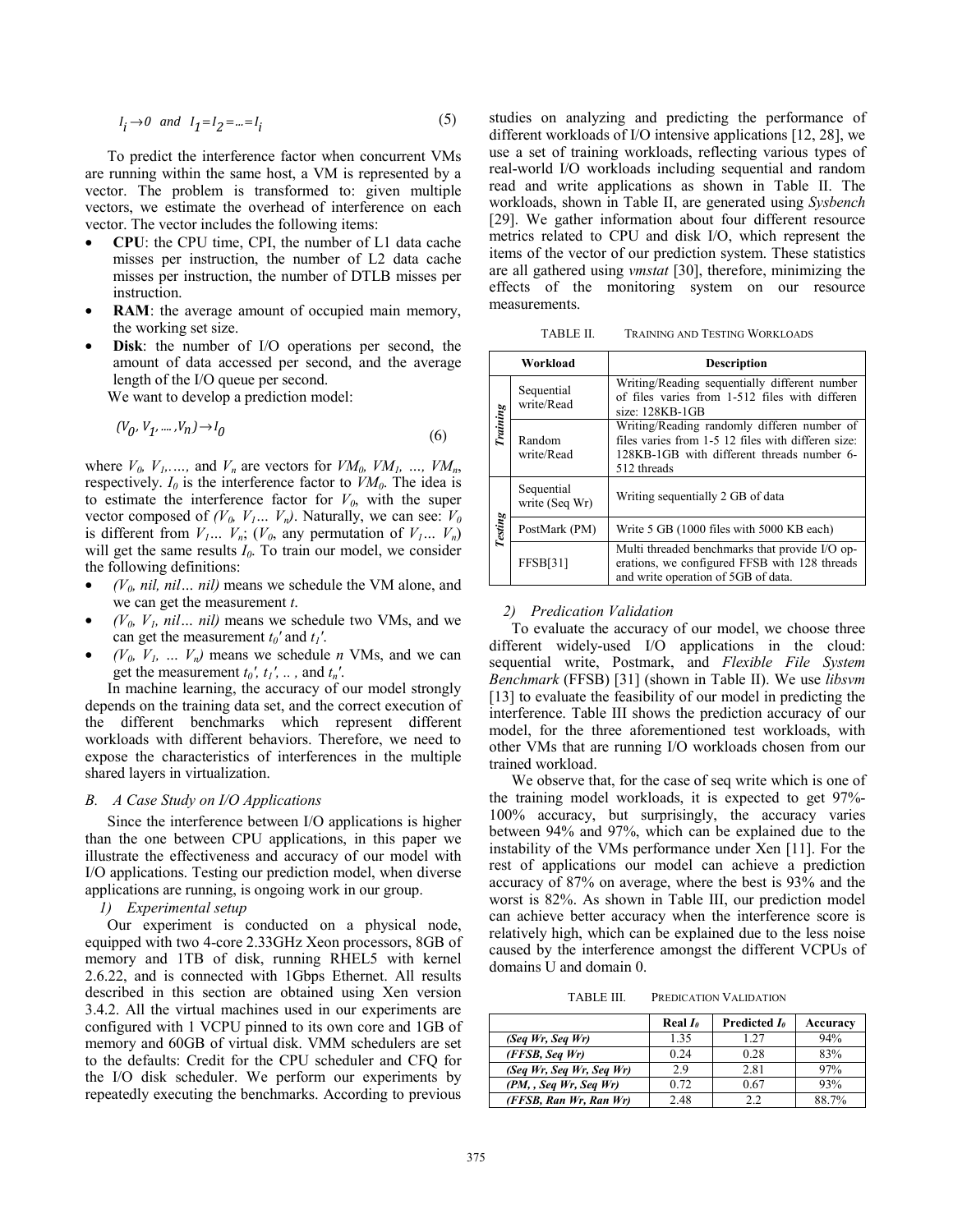## *3) Discussion on Users Cost Fairness*

To quantify the effectiveness of our prediction model under our *pay-as-you-consume* pricing scheme using effective resource consumption charging methods, we study the fairness using an example of two VMs running within the same host, each of them representing one user and running two different I/O applications, Postmark and sequential write. As shown in Fig. 3, our *pay-as-you-consume* pricing scheme can achieve a personal fairness of 3% in the case of the Postmark application and 2% in the case of the sequential write application which is very small compared to the payas-you-go scheme (28% and 50% for both aforementioned applications). Moreover, with the social fairness given by the fairness of the interference cost of the different VMs within the same physical node, as shown in Fig. 3, we can achieve 98% while the pay-as-you-go model achieves 86%. We observe that both the personal and social fairness of our model is strongly proportional to the prediction accuracy. For example, the best personal fairness (the extra cost caused by interference) is achieved when the accuracy is 100% and thus the personal interference is zero.

One may expect that the new proposed model brings fairness to the cloud users, while it could lead to a loss in profit for the providers (i.e. the provider may not be able to recover even the cost of operating). However, previous work demonstrated that virtualization, featured with server consolidation, can significantly benefit the system providers, by achieving reduced server power consumption and close to optimal system throughput [11]. In summary, cloud providers, using our *pay-as-you-consume* model, can provide users with stable and fair cost, in particularly personal fairness and social fairness, while gaining considerable positive profit because they have increased trust from users by having more consistent charging. In addition, provider can gain a competitive advantage through *pay-as-youconsume* pricing scheme in the market of multiple providers.

## V. RELATED WORK

## *A. User's Cost in the Cloud*

A number of studies [32, 33] have been dedicated to measure the cost of adopting the pay-as-you-go cloud in terms of monetary cost, performance, and availability. Some studies [11, 34] have reported on the cost variations in the cloud. Our work quantifies the variations with price fairness and investigates the reason of this variance. Recent studies [35] have demonstrated a case study of a consumer-centric resource accounting model to verify any discrepancies in consumer's bills. Yao et al. [36] introduced an accountability service model to unambiguously identify the reason and the responsible party in case of faulty service. In contrast, this paper investigates the interplay between micro-economic issues and the system design and implementation.

#### *B. Interference in Shared Environment*

There have been a lot of studies on performance interference in virtualized or shared servers. Boutcher et al. [7] and Kesavan et al. [16] have examined the impacts of the choice of disk I/O scheduler in both VMM and VMs on



Figure 3. An example of the effectiveness of our prediction model associated with the Pay-As-You-Consume pricing scheme, when running two VMs, each represents different users and runs different I/O applications (Postmark and Sequential write). In this example we achieved accuracy of 86% and 97% respectively.

application performance. Despite our work being focused on the monetary cost, a key difference between our work and their work is that we are studying the impact of a provider's administration by selecting the VMM schedulers for I/O and CPU. Mei et al. [37] have measured the performance interference among two VMs running network I/O workloads that are either CPU bound or network bound and elaborated the impacts of co-locating applications in a virtualized cloud in terms of throughput and resource sharing effectiveness. Our work focuses on fairness in the monetary cost. Koh et al. [8] have elaborated the performance interference effects between two virtual machines by looking at the system-level workload characteristics. They identified clusters of applications that generate certain types of performance interference and developed mathematical models to predict the performance of a new application from its workload characteristics.

#### VI. CONCLUSION AND FUTURE WORK

With the pay-as-you-go charging, the public cloud has become an economic market for both cloud users and providers. However, virtualization with server consolidation can cause performance interference, leading to nonguaranteed quality of service. In this study, we investigate the pricing fairness on the pay-as-you-go charging, and introduce the *pay-as-you-consume* model to resolve the unfairness in the current pay-as-you-go pricing scheme. While the *pay-as-you-consume* model seemingly reduces the cloud providers' profit, it urges providers to improve their system design and optimization to provide good services and to gain competitive advantages. We have demonstrated a case study on I/O applications for validating the accuracy of our model; interestingly our predication model can achieve up to 90% accuracy regardless the VM consolidations or the I/O workloads. This paper is intended as a call for action, and its goal is to motivate further research on economic concepts in the cloud. We hope the findings in this paper will foster new techniques as well as new pricing schemes in the cloud to really reflect the spirit of economic markets.